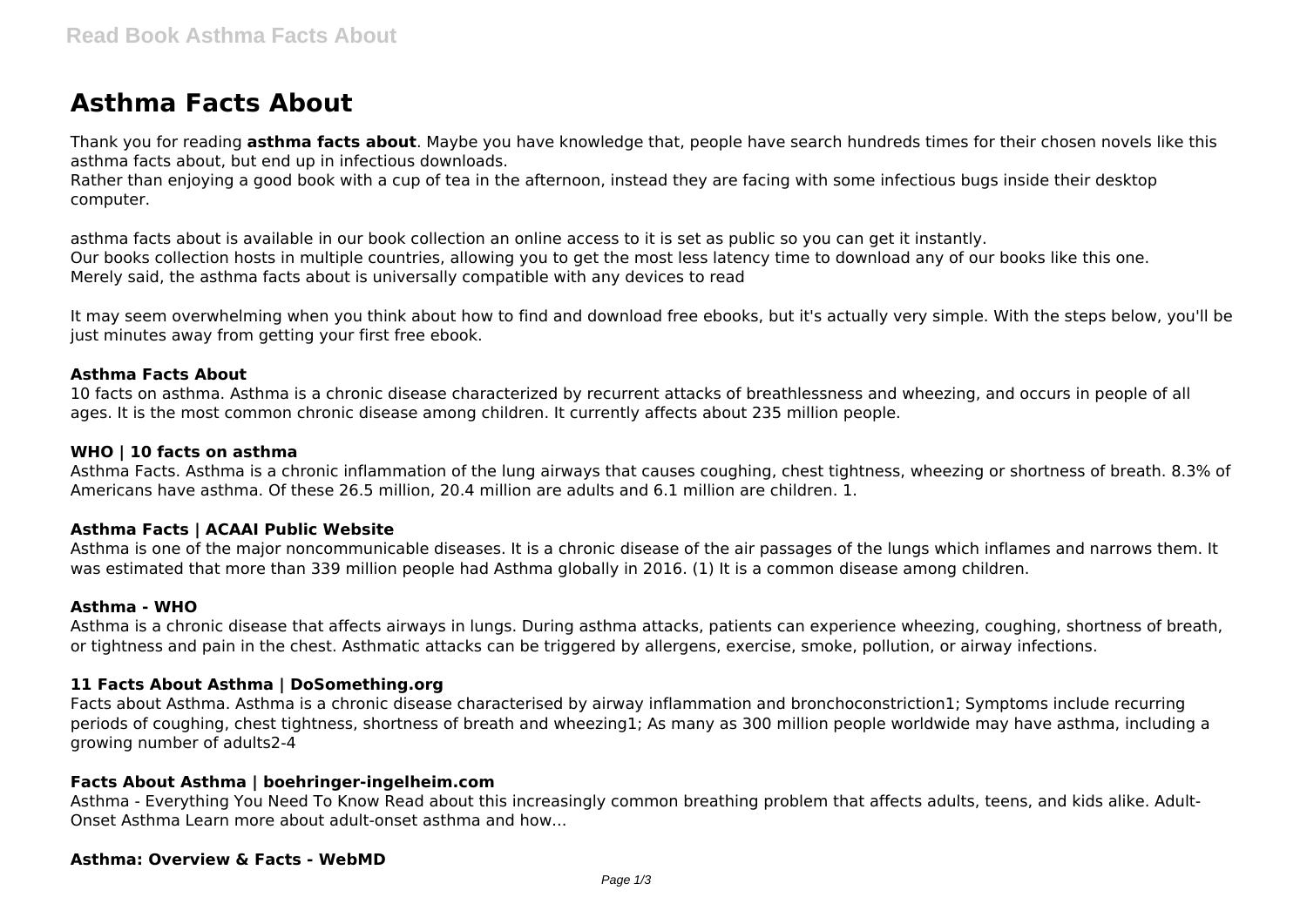A major cause of severe asthma is cigarette smoke. This includes both 1st or 2nd hand (one more reason not to smoke in front of your kids). Most asthma-related deaths result from a lack of oxygen...

## **16 Interesting Asthma Facts You Should Know**

Asthma is a long-term inflammatory disease of the airways of the lungs. It is characterized by variable and recurring symptoms, reversible airflow obstruction, and easily triggered bronchospasms. Symptoms include episodes of wheezing, coughing, chest tightness, and shortness of breath. These may occur a few times a day or a few times per week.

## **Asthma - Wikipedia**

Facts and Statistics About Severe Asthma Medically reviewed by Debra Sullivan, Ph.D., MSN, R.N., CNE, COI — Written by Shane Murphy — Updated on October 18, 2019 Prevalence

## **Severe Asthma: Facts, Statistics, and You**

Asthma is a clinical syndrome of chronic airway inflammation characterized by recurrent, reversible, airway obstruction. Airway inflammation also leads to airway hyperreactivity, which causes airways to narrow in response to various stimuli. Who is at risk to develop asthma?

# **Asthma Causes, Prevention, Treatment, Definition, Symptoms**

Facts about Asthma 1: the classification of asthma. There are several types of asthma. This disease is classified based on the peak expiratory rate, frequency of symptoms and FEV1 or forced expiratory volume in a second. Facts about Asthma 2: the most common treatment.

# **10 Facts about Asthma | Fact File**

Asthma Facts and Figures. Asthma causes swelling of the airways. This results in narrowing of the airways that carry air from the nose and mouth to the lungs. Allergens or irritating things entering the lungs trigger asthma symptoms. Symptoms include trouble breathing, wheezing, coughing and tightness in the chest. Asthma can be deadly.

# **Asthma Facts | AAFA.org**

Asthma is a chronic, long-term disease that occurs in your lungs, not your head. Asthma is a chronic, or long-term, disease that inflames and narrows the airways of your lungs, and symptoms can be triggered by physical and emotional stress. Learn more about how stress can affect your asthma.

# **Asthma Facts & Myths | Asthma.com**

Fact 1 At least 22 million Americans have asthma and about 6.5 million of them are people under the age of 18. Fact 2 Although many deaths from asthma are avoidable with treatment and proper care, each day at least 9 Americans die from asthma. There are more than 3,300 deaths a year from asthma. Fact 3 Boys are twice as likely to develop asthma than girls, but in adults, women are more likely ...

# **10 facts about Asthma - fun and interesting Asthma facts**

Key facts for journalists. 5.4 million people in the UK are currently receiving treatment for asthma: 1.1 million children (1 in 11) and 4.3 million adults (1 in 12). Every 10 seconds someone is having a potentially life-threatening asthma attack in the UK. On average, 3 people die from an asthma attack in the UK every day.